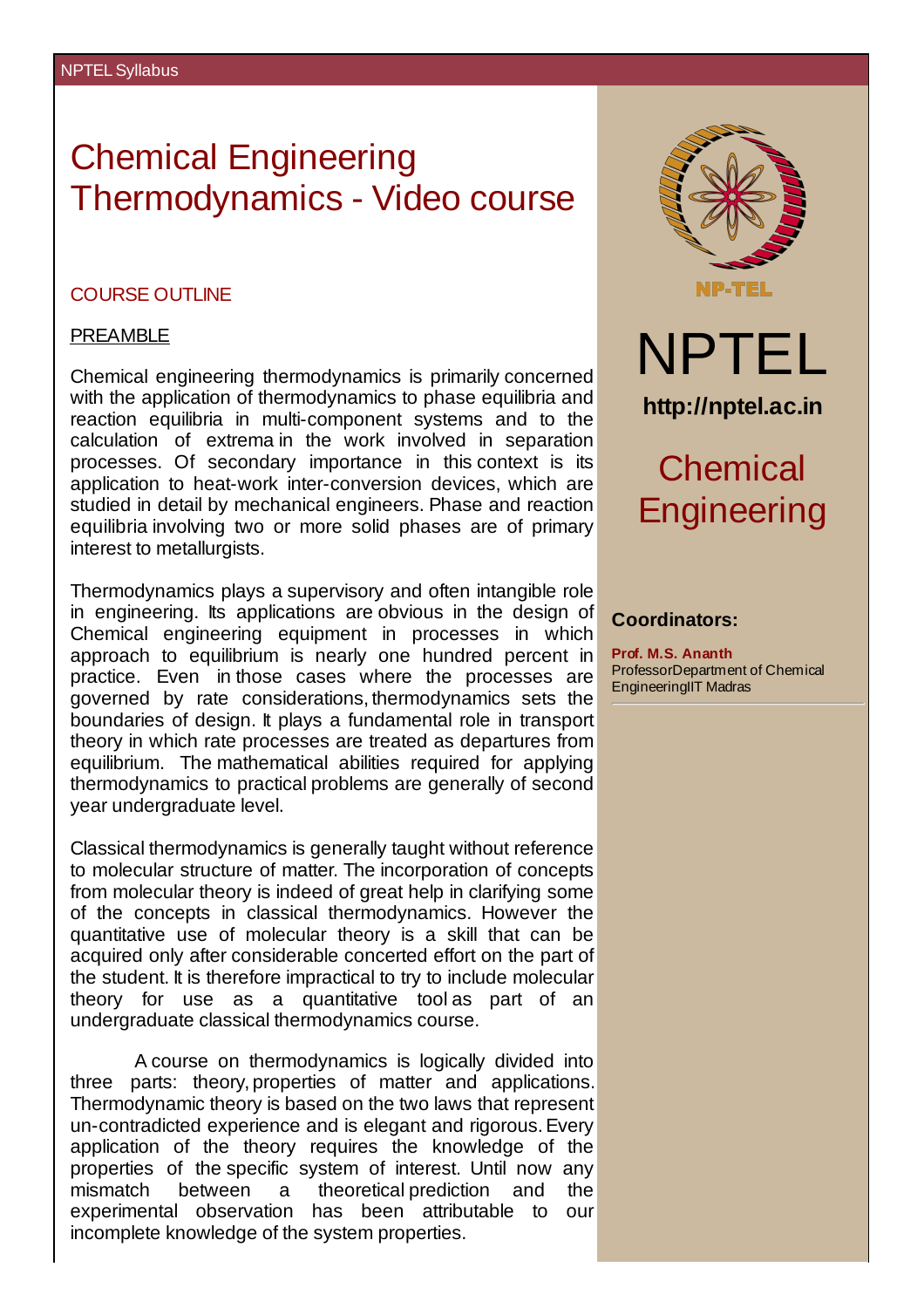# COURSE DETAIL

| <b>Lectures</b> | <b>Topics</b>                             |
|-----------------|-------------------------------------------|
| $\mathbf{1}$    | Thermodynamics and the Chemical Industry  |
| 2               | James Prescot Joule and the first law     |
| 3               | Sadi Carnot and the second law            |
| 4               | Equilibrium and Extrema in work           |
| 5               | <b>Illustrative Calculations I</b>        |
| 6               | Properties of pure substances             |
| $\overline{7}$  | The p-h chart                             |
| 8               | Work calculation                          |
| 9               | <b>Illustrative Calculations II</b>       |
| 10              | <b>Heat-Work Interconversion Devices</b>  |
| 11              | Refrigeration/ Thermodynamics of mixtures |
| 12              | The Gibbs Duhem equation                  |
| 13              | Models for Excess Gibbs Free Energy       |
| 14              | Van Laar model                            |
| 15              | Gaseous and liquid mixtures               |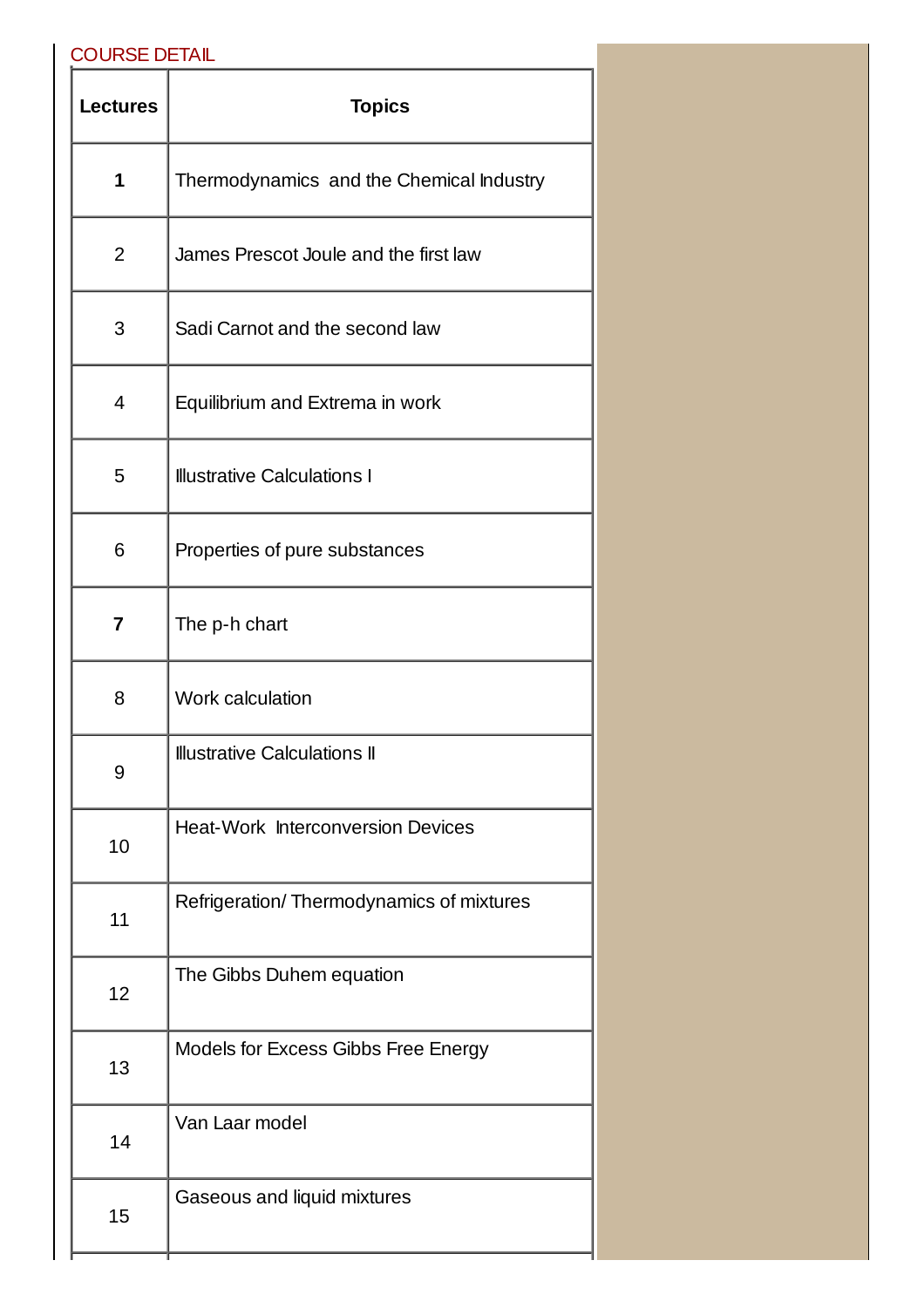| 16 | Separation Work/ Equations of state                |
|----|----------------------------------------------------|
| 17 | Chemical potentials in gas and condensed<br>phases |
| 18 | Vapour Liquid Equilibria I                         |
| 19 | Vapour Liquid Equilibria II                        |
| 20 | Solvent-Solvent mixtures                           |
| 21 | Solvent-solute mixtures                            |
| 22 | Liquid-liquid equilibria                           |
| 23 | An industrial example                              |
| 24 | Liquid-liquid equilibria/ Reaction Equilibria      |
| 25 | <b>Reaction Equilibria</b>                         |
| 26 | <b>Illustrative Examples I</b>                     |
| 27 | <b>Illustrative Examples II</b>                    |
| 28 | <b>Illustrative Examples III</b>                   |
| 29 | <b>Simultaneous Relations</b>                      |
| 30 | Thermodynamic Consistency/ Reverse Osmosis         |
| 31 | Miscellaneous topics in phase equilibria           |
|    | <b>Absorption Refrigeration</b>                    |